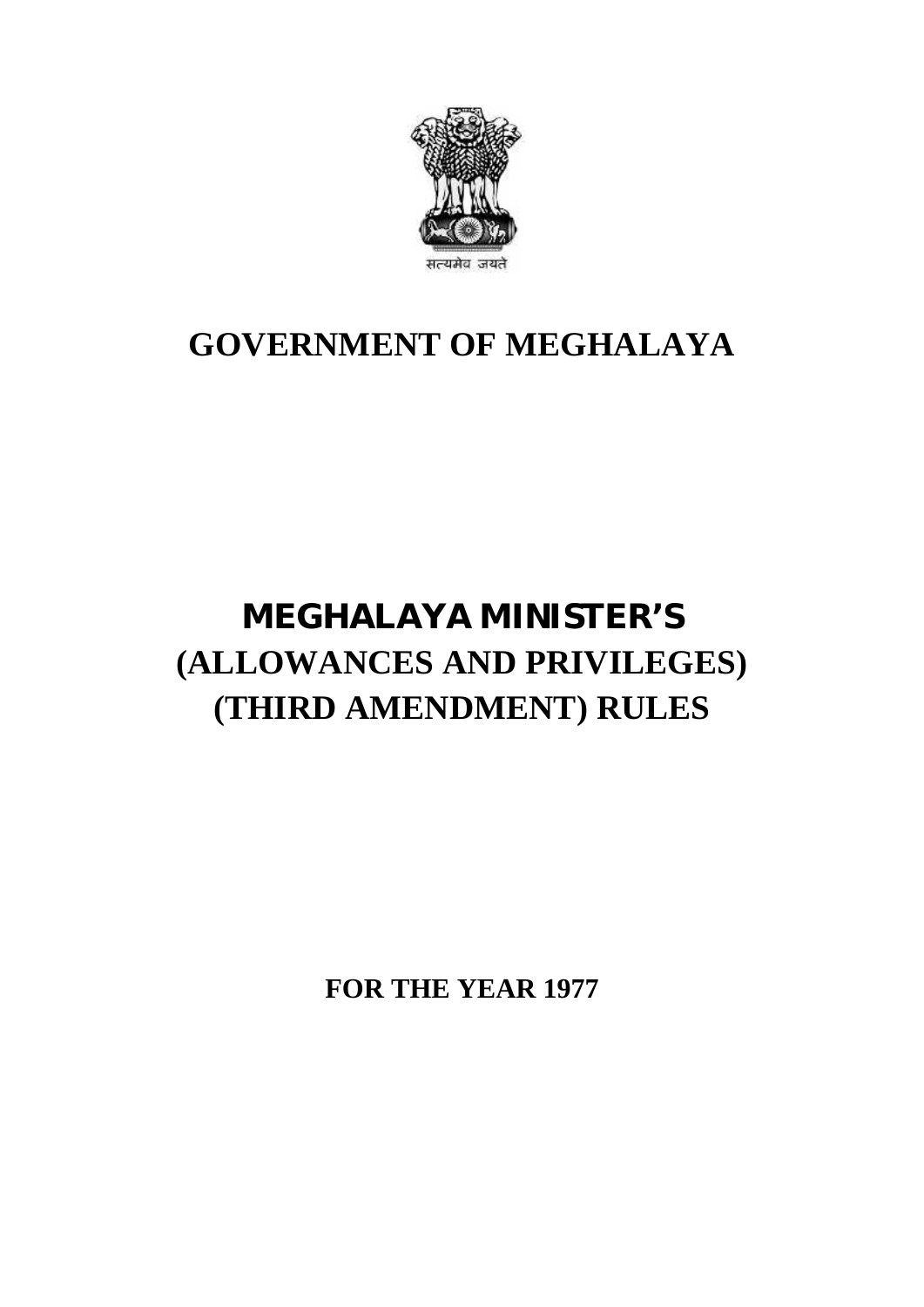#### The 29<sup>th</sup> October, 1977

**No. FEM.81/77/7** – In exercise of the powers conferred by Section 8 and 10 of the Meghalaya Ministers' (Salaries and Allowances) Act, 1972 (Act 4 of 1972), (hereinafter referred to as the Act), the Governor of Meghalaya i The 29<sup>th</sup> October, 1977<br> **No. FEM.81/77/7** – In exercise of the powers conferred by Section 8 and 10 of the<br>
Meghalaya Ministers' (Salaries and Allowances) Act, 1972 (Act 4 of 1972), (hereinafter<br>
referred to as the Act), The 29<sup>th</sup> October, 1977<br>No. FEM.81/77/7 – In exercise of the powers conferred by Section 8 and 10 of the<br>Meghalaya Ministers' (Salaries and Allowances) Act, 1972 (Act 4 of 1972), (hereinafter<br>referred to as the Act), the Amendment to the Meghalaya Ministers' (Allowances and Privileges Rules, 1973 (hereinafter referred to as the Principal Rules), namely:-

# **THE MEGHALAYA MINISTER'S (ALLOWANCES AND PRIVILEGES)** the Principal Rules), namely:-<br>**YA MINISTER'S (ALLOWANCES AND PRIVI)**<br>(**THIRD AMENDMENT) RULES, 1977**<br>**Imencement** – (1) Theses Rules may be called THE MEGHALAYA MINISTER'S (ALLOWANCES AND PRIVILEGES)<br>
(THIRD AMENDMENT) RULES, 1977<br>
Short title and commencement – (1) Theses Rules may be called the Medinisters' (Allowances and Privileges) (Third Amendment) Rules, 1977

1. **Short title and commencement** – (1) Theses Rules may be called the Meghalaya

(THIRD AMENDMENT) RULES, 1977<br>Short title and commencement – (1) Theses Rules may be called the Meghalaya<br>Ministers' (Allowances and Privileges) (Third Amendment) Rules, 1977<br>(2) They shall be deemed to have had effect an Short title and com<br>Ministers' (Allowance<br>(2) They shall be de<br>September, 1977. (2) They shall be deemed to have had effect and come into force on th<br>September, 1977.<br>**Amendment of Rule 15 of the principal Rules** – For rule 15 of the princip<br>the Explanations thereunder, the following shall be submitt

2. **Amendment of Rule 15 of the principal Rules** – For rule 15 of the principal Rules and the Explanations thereunder, the following shall be submitted, namely:-September, 1977.<br>
2. **Amendment of Rule 15 of the principal Rules** – For rule 15 of the principal Rules and<br>
the Explanations thereunder, the following shall be submitted, namely:-<br>
"15. For journeys by road, a Minister sh

given below –

(1) If a Minister travels in his own car and it is run by petrol, mileage allowance shall be as follows:as follows:-

| If a Minister travels in his own car and it is run by petrol, mileage allowance shall be<br>as follows:-                                                                                                                                          |            |                |  |  |                                              |                                                    |
|---------------------------------------------------------------------------------------------------------------------------------------------------------------------------------------------------------------------------------------------------|------------|----------------|--|--|----------------------------------------------|----------------------------------------------------|
| (a) Standard                                                                                                                                                                                                                                      |            |                |  |  |                                              | 45 P. per Km.                                      |
|                                                                                                                                                                                                                                                   |            |                |  |  |                                              | 50 P. per Km.                                      |
|                                                                                                                                                                                                                                                   |            |                |  |  |                                              | 61 P. per Km.                                      |
| (d) Cars with an engine of 28 HP, and above $-$<br>During the first two years of the<br>(i)<br>purchase of the car (New).<br>(ii)<br>For the next two years after purchase<br>After four years of purchase<br>(iii)                               |            |                |  |  |                                              | 86 P. per Km<br>96 P. per Km<br>Re. 1.11 P. per Km |
| (e) Jeeps, Station Wagons and other vehicles like<br>Plymouth, Desoto, etc $-$<br>During the first two years of purchase<br>(i)<br>of the vehicle (New)<br>For the next two years after purchase<br>(ii)<br>After four years of purchase<br>(iii) |            |                |  |  | 72 P. per Km<br>78 P. per Km<br>83 P. per Km |                                                    |
|                                                                                                                                                                                                                                                   | $(b)$ Fiat | (c) Ambassador |  |  |                                              |                                                    |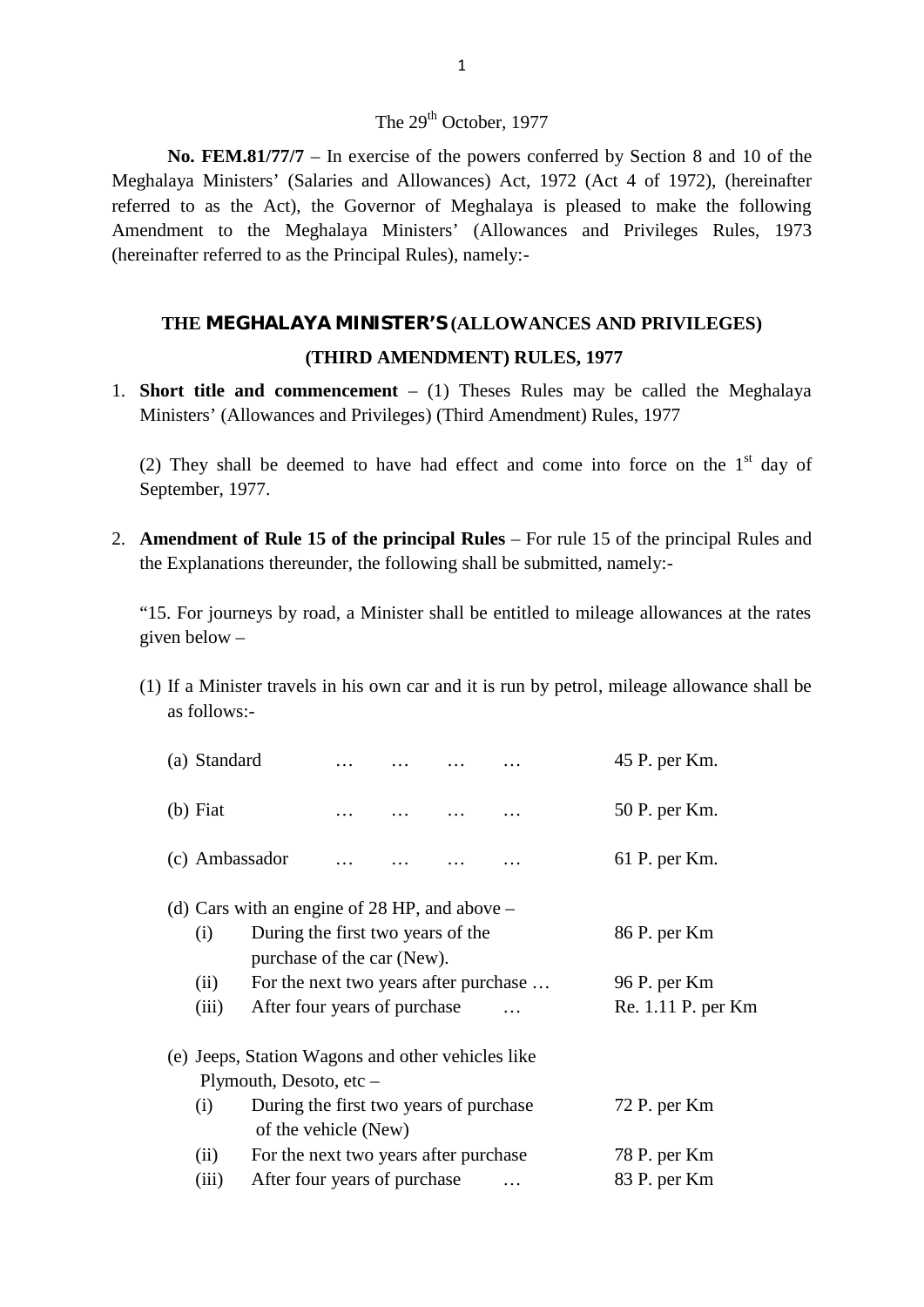(2) If a Minister travels in a car allotted to him by the Government under the Act, and it is run by petrol, mileage allowance shall be admissible at the following rates, 2<br>(2) If a Minister travels in a car allotted to him by the Government under the Act, and it<br>is run by petrol, mileage allowance shall be admissible at the following rates,<br>irrespective of whether a night is spent outside cost of propulsion is borne by the Minister himself :- (a) During the first two years of the purchase of the vehicle (new) – Standard 10 – 32 P. per Km.

Fiat  $-37$  P. per Km. Ambassador – 46 P per Km. Standard 10 – 32 P. per Km.<br>
Fiat – 37 P. per Km.<br>
Ambassador – 46 P per Km.<br>
Cars with an engine of 28 H.P. and above 75 P. per Km.<br>
Jeeps, Station Wagons and other vehicles like Plymouth, Desoto, etc – 62 P. per

Km. Cars with an engine of 28 H.P. and above 75 P. per Km.<br>Jeeps, Station Wagons and other vehicles like Plymout<br>Km.<br>(b) For the next two years after purchase:-

Standard 10 – 36 P. per Km. Fiat  $-41$  P. per Km. Ambassador – 50 P. per Km.

Cars with an engine of 28 H.P. and above 86 P. per Km.<br>
Jeeps, Station Wagons and other vehicles like Plymouth, De<br>
Km.<br>
(c) After four years of purchase:-<br>
Standard 10 – 40 P. per Km. Jeeps, Station Wagons and other vehicles like Plymouth, Desoto, etc. – 68 P. per Km.

Standard  $10 - 40$  P. per Km. Fiat  $-44$  P. per Km. Ambassador – 54 P. per Km.

Standard 10 – 40 P. per Km.<br>Fiat – 44 P. per Km.<br>Ambassador – 54 P. per Km.<br>Cars with an engine of 28 H.P. and above 1.02 P. per Km.<br>Jeeps, Station Wagons and other vehicles like Plymouth, Desoto, etc – 74 P. per Km.

*Explanation 1* – When a taxi is engaged, a Minister may draw the actual expenses incurred. A certificate by the Minister to the effect that a taxi becomes necessary in the public interest shall be attached to the travelling allowance bill and also<br>details of the journeys performed.<br>Explanation 2 – Travelling by road includes travelling by the river in a steam-<br>launch, or in any vessel details of the journeys performed.

*Explanation 2* – Travelling by road includes travelling by the river in a steam-

*Explanation 3* – Fractions of a kilometre in the total of the claims for a particular journey shall not be charged for.